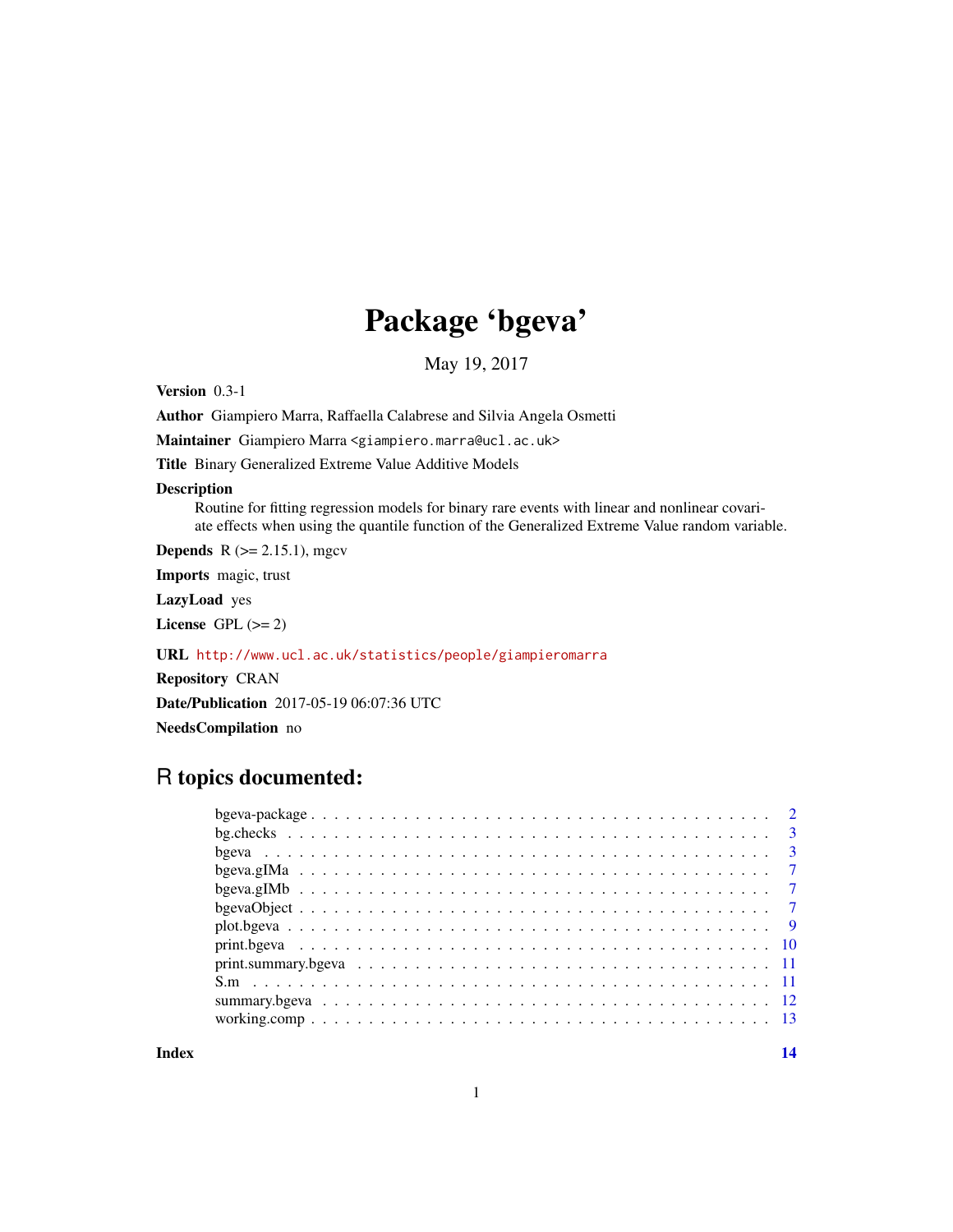<span id="page-1-1"></span><span id="page-1-0"></span>bgeva provides a function for univariate modelling for binary rare events data with linear and nonlinear predictor effects when using the quantile function of the Generalized Extreme Value random variable.

#### Details

bgeva provides a function for flexible regression models for binary rare events data. The underlying representation and estimation of the model is based on a penalized regression spline approach, with automatic smoothness selection. The numerical routine carries out function minimization using a trust region algorithm from the package trust in combination with an adaptation of a low level smoothness selection fitting procedure from the package mgcv.

[bgeva](#page-2-1) supports the use of many smoothers as extracted from mgcv. Scale invariant tensor product smooths are not currently supported. Estimation is by penalized maximum likelihood with automatic smoothness selection achieved by using the approximate Un-Biased Risk Estimator (UBRE).

Confidence intervals for smooth components are derived using a Bayesian approach. Approximate p-values for testing individual smooth terms for equality to the zero function are also provided. Functions [plot.bgeva](#page-8-1) and [summary.bgeva](#page-11-1) extract such information from a fitted [bgevaObject](#page-6-1). Variable selection is also possible via the use of shrinakge smoothers or information criteria.

Consider also using the faster and more stable version implemented in the gamlss() function of the SemiParBIVProbit package. gamlss() also allows for a much wider choice of smoothers.

#### Author(s)

Raffaella Calabrese (University of Milano-Bicocca, Department of Statistics and Quantitative Methods), Giampiero Marra (University College London, Department of Statistical Science) and Silvia Osmetti (University Cattolica del Sacro Cuore, Department of Statistics)

Maintainer: Giampiero Marra <giampiero.marra@ucl.ac.uk>

#### References

Calabrese R., Marra G., Osmetti S.A. (2016), Bankruptcy Prediction of Small and Medium Enterprises Using a Flexible Binary Generalized Extreme Value Model. *Journal of the Operational Research Society*, 67(4), 604-615.

#### See Also

[bgeva](#page-2-1)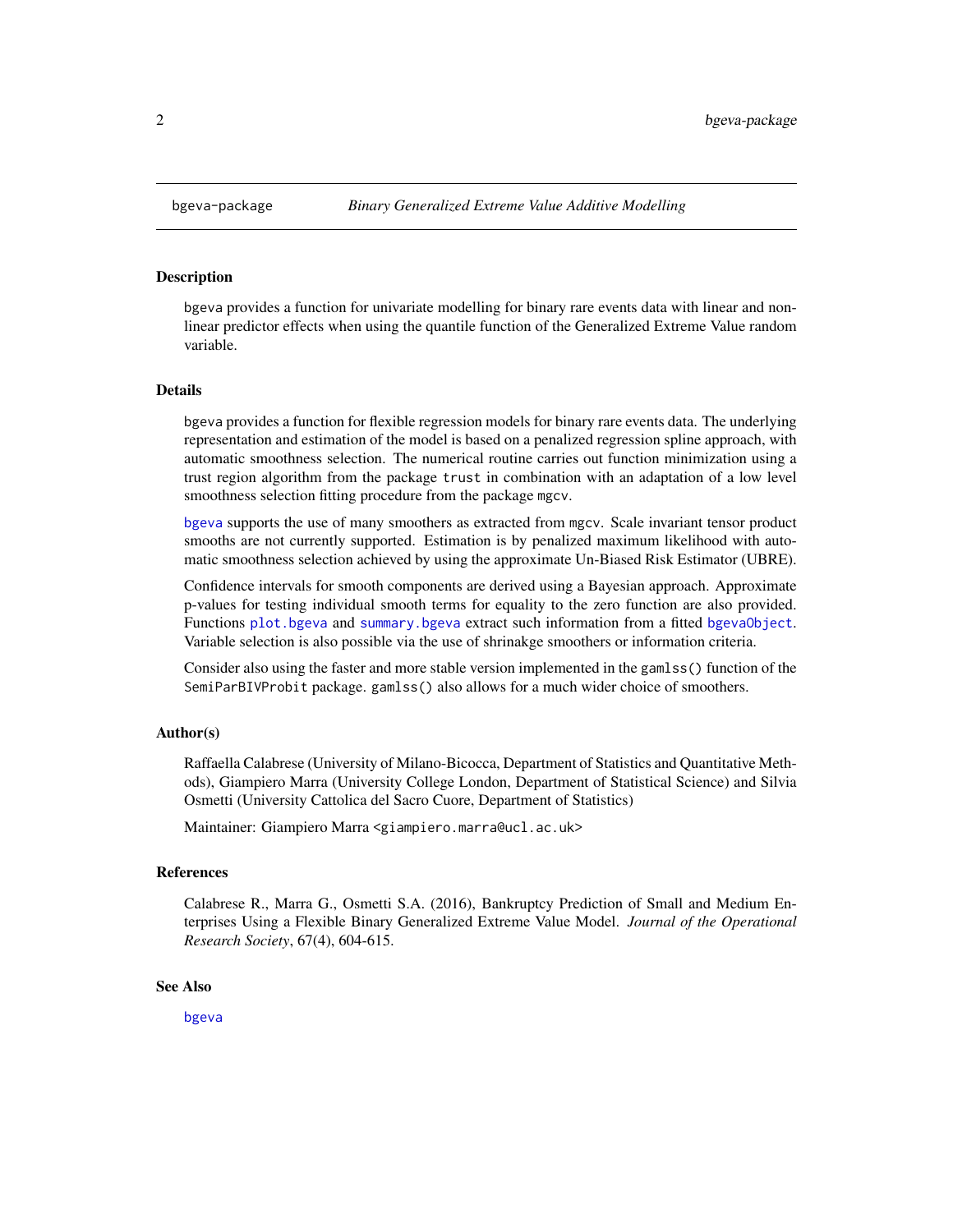<span id="page-2-0"></span>

It takes a fitted bgeva object produced by bgeva() and produces some diagnostic information about the fitting procedure.

#### Usage

bg.checks(x)

#### Arguments

x A bgeva object produced by bgeva().

#### Author(s)

Maintainer: Giampiero Marra <giampiero.marra@ucl.ac.uk>

#### See Also

[bgeva](#page-2-1)

<span id="page-2-1"></span>bgeva *Binary Generalized Extreme Value Additive Modelling*

#### Description

bgeva can be used to fit regression models for binary rare events where the link function is the quantile function of the Generalized Extreme Value random variable. The linear predictor can be flexibly specified using parametric and regression spline components. Regression spline bases are extracted from the package mgcv. Multi-dimensional smooths are available via the use of penalized thin plate regression splines (isotropic). The current implementation does not support scale invariant tensor product smooths.

Consider also using the faster and more stable version implemented in the gamlss() function of the SemiParBIVProbit package. gamlss() also allows for a much wider choice of smoothers.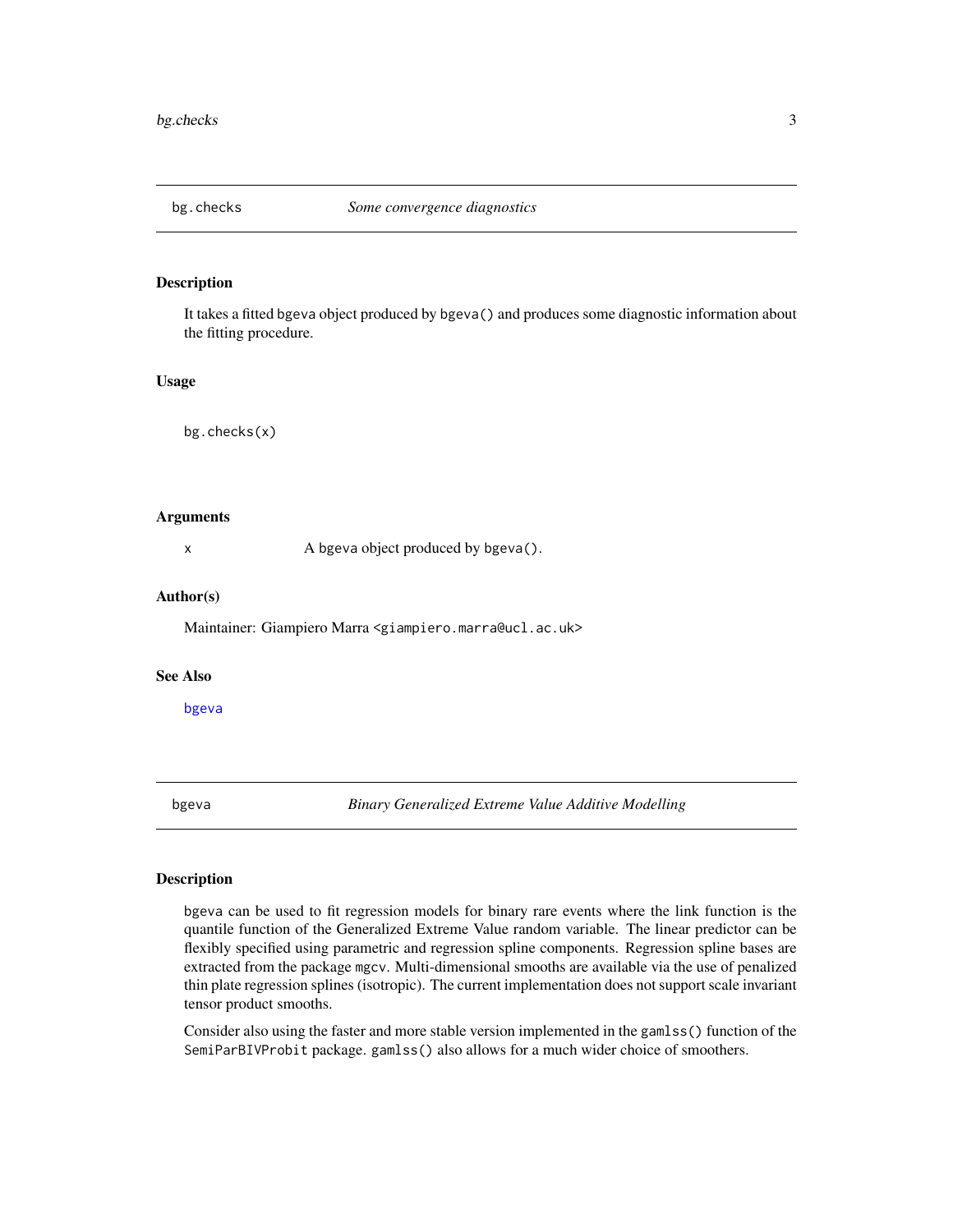### Usage

```
bgeva(formula.eq, data=list(), tau=-0.25, Hes=TRUE, gIM="a", iterlimSP=50,
                  pr.tol=1e-6,
                  gamma=1, aut.sp=TRUE, fp=FALSE, start.v=NULL, start.vo=1,
                  rinit=1, rmax=100, fterm=sqrt(.Machine$double.eps),
                  mterm=sqrt(.Machine$double.eps),
                  control=list(maxit=50,tol=1e-6,step.half=25,
                               rank.tol=sqrt(.Machine$double.eps)))
```
#### Arguments

| formula.eq | A GAM formula. s terms are used to specify smooth functions of predictors.<br>See the examples below and the documentation of mgcv for further details on<br>GAM formula specifications.                                                  |
|------------|-------------------------------------------------------------------------------------------------------------------------------------------------------------------------------------------------------------------------------------------|
| data       | An optional data frame, list or environment containing the variables in the model.<br>If not found in data, the variables are taken from environment (formula), typ-<br>ically the environment from which bgeva is called.                |
| tau        | Shape parameter of the GEV distribution. It must be provided.                                                                                                                                                                             |
| Hes        | If FALSE, then the Fisher (rather than the observed) information matrix is em-<br>ployed.                                                                                                                                                 |
| gIM        | Different versions of GEV distribution. Options are a and b.                                                                                                                                                                              |
| iterlimSP  | A positive integer specifying the maximum number of loops to be performed<br>before the smoothing parameter estimation step is terminated.                                                                                                |
| pr.tol     | Tolerance to use in judging convergence of the algorithm when automatic smooth-<br>ing parameter selection is used.                                                                                                                       |
| gamma      | It is an inflation factor for the model degrees of freedom in the UBRE score.<br>Smoother models can be obtained setting this parameter to a value greater than<br>1. Typically gamma=1.4 achieves this.                                  |
| aut.sp     | If TRUE, then automatic multiple smoothing parameter selection is carried out.<br>If FALSE, then smoothing parameters are set to the values obtained from the<br>univariate fits.                                                         |
| fp         | If TRUE, then a fully parametric model with regression splines is fitted. See the<br>example below.                                                                                                                                       |
| start.v    | Starting values for the parameters can be provided here.                                                                                                                                                                                  |
| start.vo   | Default is 1 meaning that starting values are obtained from fitting a logistic<br>model. Otherwise, these can be set as described in Calabrese and Osmetti (2013)<br>$(stat.vo=2)$ or from a combination of options 1 and 2 (start.vo=3). |
| rinit      | Starting trust region radius. The trust region radius is adjusted as the algorithm<br>proceeds. See the documentation of trust for further details.                                                                                       |
| rmax       | Maximum allowed trust region radius. This may be set very large. If set small,<br>the algorithm traces a steepest descent path.                                                                                                           |
| fterm      | Positive scalar giving the tolerance at which the difference in objective function<br>values in a step is considered close enough to zero to terminate the algorithm.                                                                     |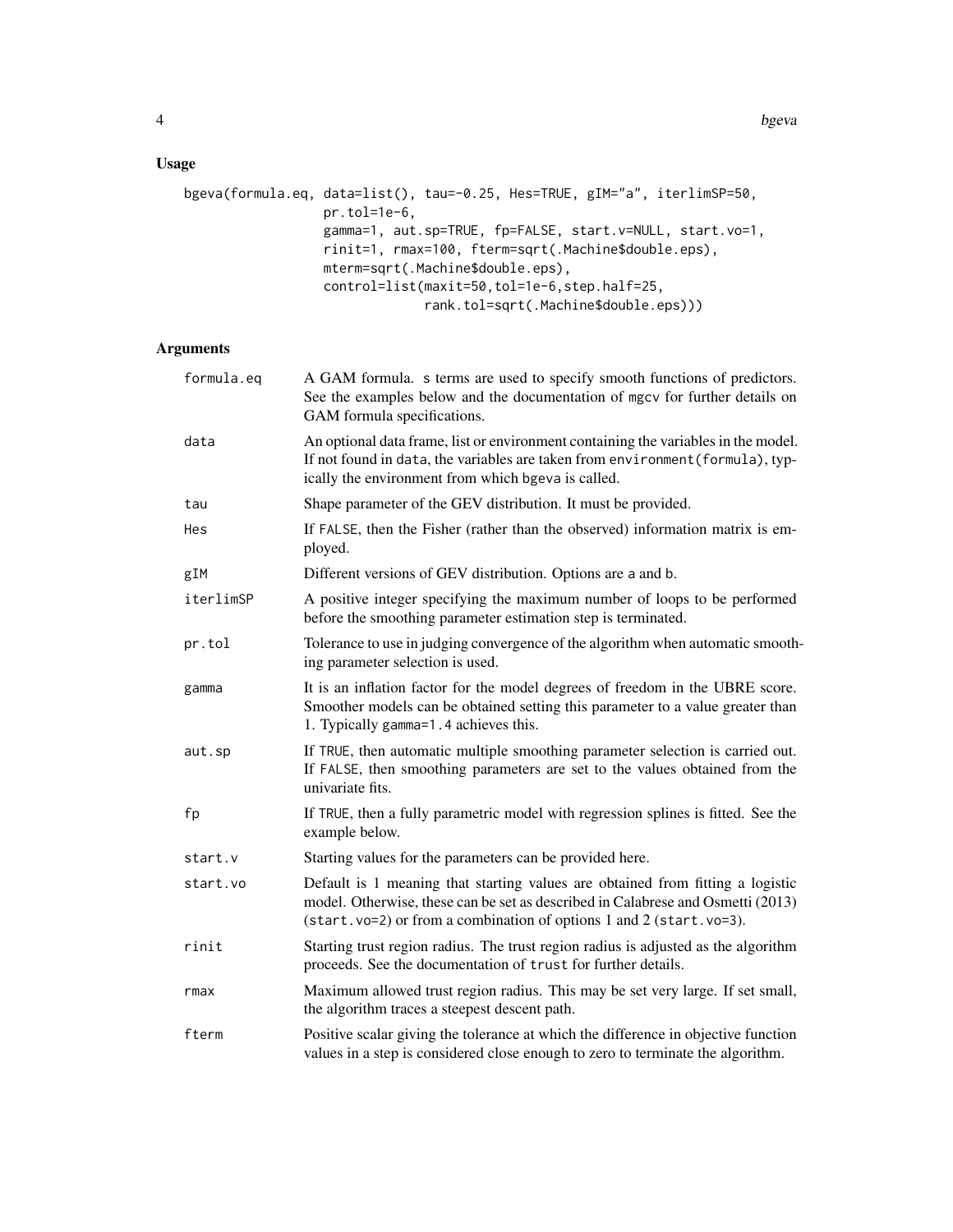#### bgeva 5

| mterm   | Positive scalar giving the tolerance at which the two-term Taylor-series approxi-<br>mation to the difference in objective function values in a step is considered close<br>enough to zero to terminate the algorithm.                                                                                                                                                                                                                                       |
|---------|--------------------------------------------------------------------------------------------------------------------------------------------------------------------------------------------------------------------------------------------------------------------------------------------------------------------------------------------------------------------------------------------------------------------------------------------------------------|
| control | It is a list containing iteration control constants with the following elements:<br>maxit: maximum number of iterations of the magic algorithm; tol: tolerance<br>to use in judging convergence; step, half: if a trial step fails then the method<br>tries halving it up to a maximum of step. half times; rank. tol: constant used<br>to test for numerical rank deficiency of the problem. See the documentation of<br>magic in mgcv for further details. |

#### Details

The Binary Generalized Extreme Value Additive model has the quantile function of the Generalized Extreme Value (GEV) random variable as link function. The linear predictor is flexibly specified using parametric components and smooth functions of covariates. Replacing the smooth components with their regression spline expressions yields a fully parametric univariate GEV model. In principle, classic maximum likelihood estimation can be employed. However, to avoid overfitting, penalized likelihood maximization has to be employed instead. Here the use of penalty matrices allows for the suppression of that part of smooth term complexity which has no support from the data. The trade-off between smoothness and fitness is controlled by smoothing parameters associated with the penalty matrices. Smoothing parameters are chosen to minimize the approximate Un-Biased Risk Estimator (UBRE).

More details can be found in Calabrese, Marra and Osmetti (2016).

Consider also using the faster and more stable version implemented in the gamlss() function of the SemiParBIVProbit package. gamlss() also allows for a much wider choice of smoothers.

#### Value

The function returns an object of class bgeva as described in bgevaObject.

#### WARNINGS

Any automatic smoothing parameter selection procedure is not likely to work well when the data have low information content. In binary models, this issue is especially relevant the number of observations low. Here, convergence failure is typically associated with an infinite cycling between the two steps detailed above. If this occurs, as some practical solutions, one might either (i) lower the total number of parameters to estimate by reducing the dimension of the regression spline bases, (ii) set the smoothing parameters to the values obtained from the univariate fits (aut.sp=FALSE), or (iii) set the smoothing parameters to the values obtained from the non-converged algorithm. The default option is (iii).

The GEV distribution may not be defined for certain combinations of parameter and covariate values. In such cases, a sub-design matrix is formed. This consists of the rows (of the original design matrix) for which the distributrion is defined.

#### Author(s)

Maintainer: Giampiero Marra <giampiero.marra@ucl.ac.uk>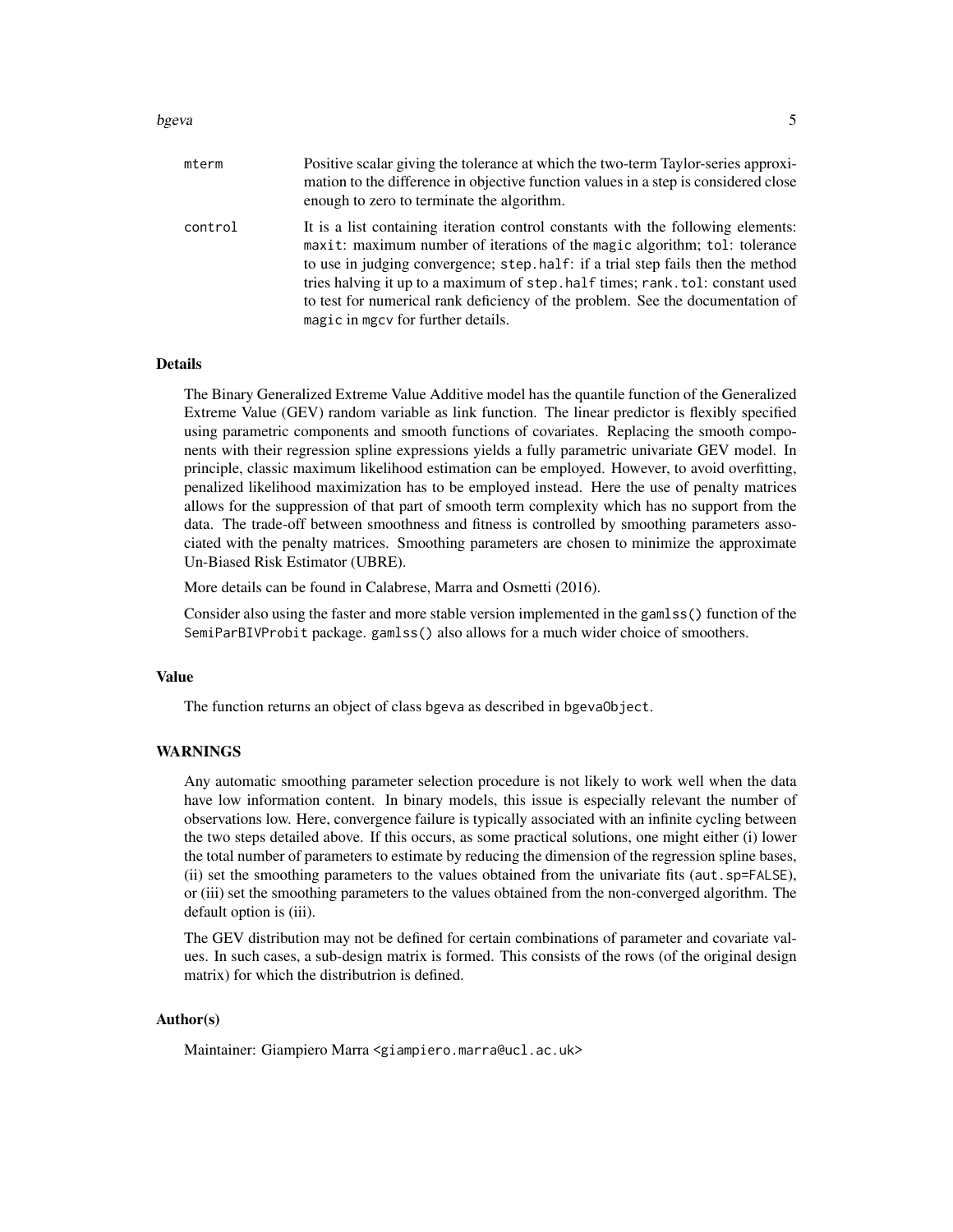#### <span id="page-5-0"></span>References

Calabrese R., Marra G., Osmetti S.A. (2016), Bankruptcy Prediction of Small and Medium Enterprises Using a Flexible Binary Generalized Extreme Value Model. *Journal of the Operational Research Society*, 67(4), 604-615.

Gu C. (1992), Cross validating non-Gaussian data. *Journal of Computational and Graphical Statistics*, 1(2), 169-179.

Wood S.N. (2004), Stable and efficient multiple smoothing parameter estimation for generalized additive models. *Journal of the American Statistical Association*, 99(467), 673-686.

#### See Also

[plot.bgeva](#page-8-1), [bgeva-package](#page-1-1), [bgevaObject](#page-6-1), [summary.bgeva](#page-11-1)

#### Examples

```
library(bgeva)
##########
## EXAMPLE
##########
set.seed(0)
n < -1500x1 \leftarrow \text{round}(\text{runif(n)})x2 \leftarrow runif(n)x3 \leftarrow runif(n)f1 <- function(x) (cos(pi*2*x)) + sin(pi*x)
f2 <- function(x) (x+exp(-30*(x-0.5)^2))
y \le - as.integer(rlogis(n, location = -6 + 2*x1 + f1(x2) + f2(x3), scale = 1) > 0)
dataSim <- data.frame(y,x1,x2,x3)
out <- bgeva(y ~ x1 + s(x2) + s(x3))
bg.checks(out)
summary(out)
plot(out,scale=0,pages=1,shade=TRUE)
#
#
```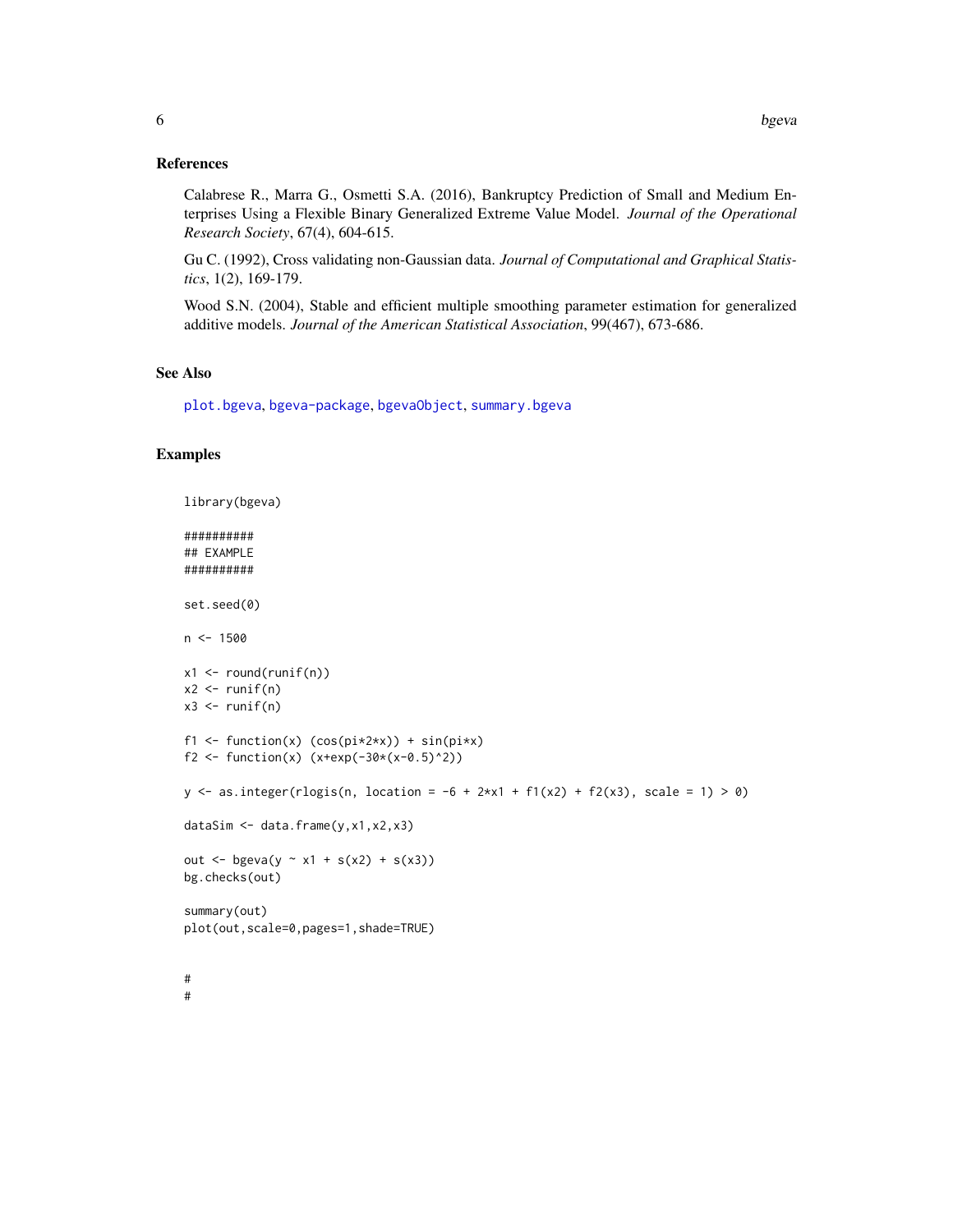<span id="page-6-0"></span>

It provides the log-likelihood, gradient and Hessian (or Fisher) information matrix for penalized or unpenalized maximum likelihood optimization.

#### Author(s)

Maintainer: Giampiero Marra <giampiero.marra@ucl.ac.uk>

bgeva.gIMb *Internal Function*

#### Description

It provides an alternative version of the log-likelihood, gradient and Hessian (or Fisher) information matrix for penalized or unpenalized maximum likelihood optimization.

#### Author(s)

Maintainer: Giampiero Marra <giampiero.marra@ucl.ac.uk>

<span id="page-6-1"></span>bgevaObject *Fitted bgeva object*

## Description

A fitted Binary Generalized Extreme Value Additive object returned by function bgeva and of class.

#### Value

| fit          | A list of values and diagnostics extracted from the output of the algorithm. For<br>instance, fit\$argument and fit\$S.h return the estimated parameters and over-<br>all penalty matrix scaled by its smoothing parameters, for the model. See the<br>documentation of trust for diagnostics. |
|--------------|------------------------------------------------------------------------------------------------------------------------------------------------------------------------------------------------------------------------------------------------------------------------------------------------|
| coefficients | The coefficients of the fitted model provided as follows. Parametric and regres-<br>sion spline coefficients.                                                                                                                                                                                  |
| gam.fit      | A univariate logistic additive model object. See the documentation of mgcv for<br>full details.                                                                                                                                                                                                |
| sp           | Estimated smoothing parameters of the smooth components for the fitted model.                                                                                                                                                                                                                  |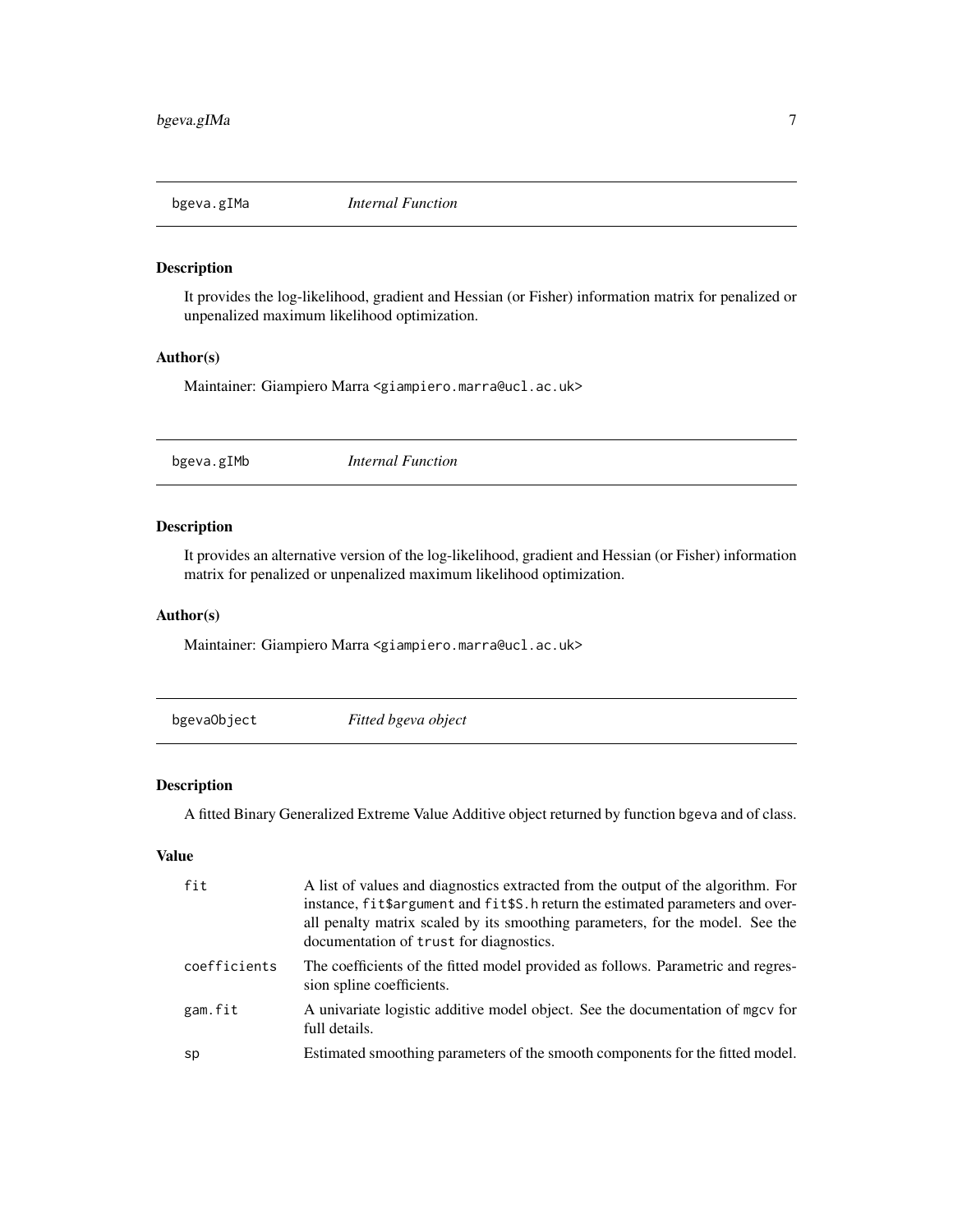<span id="page-7-0"></span>

| fp         | If TRUE, then a fully parametric model was fitted.                                                                                                         |
|------------|------------------------------------------------------------------------------------------------------------------------------------------------------------|
| iter.sp    | Number of iterations performed for the smoothing parameter estimation step.                                                                                |
| iter.if    | Number of iterations performed in the initial step of the algorithm.                                                                                       |
| iter.inner | Number of iterations performed inside smoothing parameter estimation step.                                                                                 |
| tau        | The tail parameter of the link function.                                                                                                                   |
| n          | Sample size.                                                                                                                                               |
| χ          | It returns the design matrix associated with the linear predictor.                                                                                         |
| Xr         | It returns the design matrix actually used in model fitting.                                                                                               |
| good       | It returns a vector indicating which observations have been discarded in the final<br>iteration.                                                           |
| X.d2       | Number of columns of the design matrix. This is used for internal calculations.                                                                            |
| $l$ .sp    | Number of smooth components.                                                                                                                               |
| He         | Penalized hessian.                                                                                                                                         |
| HeSh       | Unpenalized hessian.                                                                                                                                       |
| Vb         | Inverse of the penalized hessian. This corresponds to the Bayesian variance-<br>covariance matrix used for 'confidence' interval calculations.             |
| F          | This is given by Vb*HeSh.                                                                                                                                  |
| t.edf      | Total degrees of freedom of the estimated model. It is calculated as $sum(diag(F))$ .                                                                      |
| bs.mgfit   | A list of values and diagnostics extracted from magic.                                                                                                     |
| conv.sp    | If TRUE then the smoothing parameter selection algorithm converged.                                                                                        |
| wor.c      | It contains the working model quantities given by the square root of the weight<br>matrix times the pseudo-data vector and design matrix, rW. Z and rW. X. |
| eta        | The estimated linear predictor.                                                                                                                            |
| logL       | It returns the value of the (unpenalized) log-likelihood evaluated at the (penal-<br>ized or unpenalized) parameter estimates.                             |

#### Author(s)

Maintainer: Giampiero Marra <giampiero.marra@ucl.ac.uk>

#### See Also

[bgeva](#page-2-1), [plot.bgeva](#page-8-1), [summary.bgeva](#page-11-1)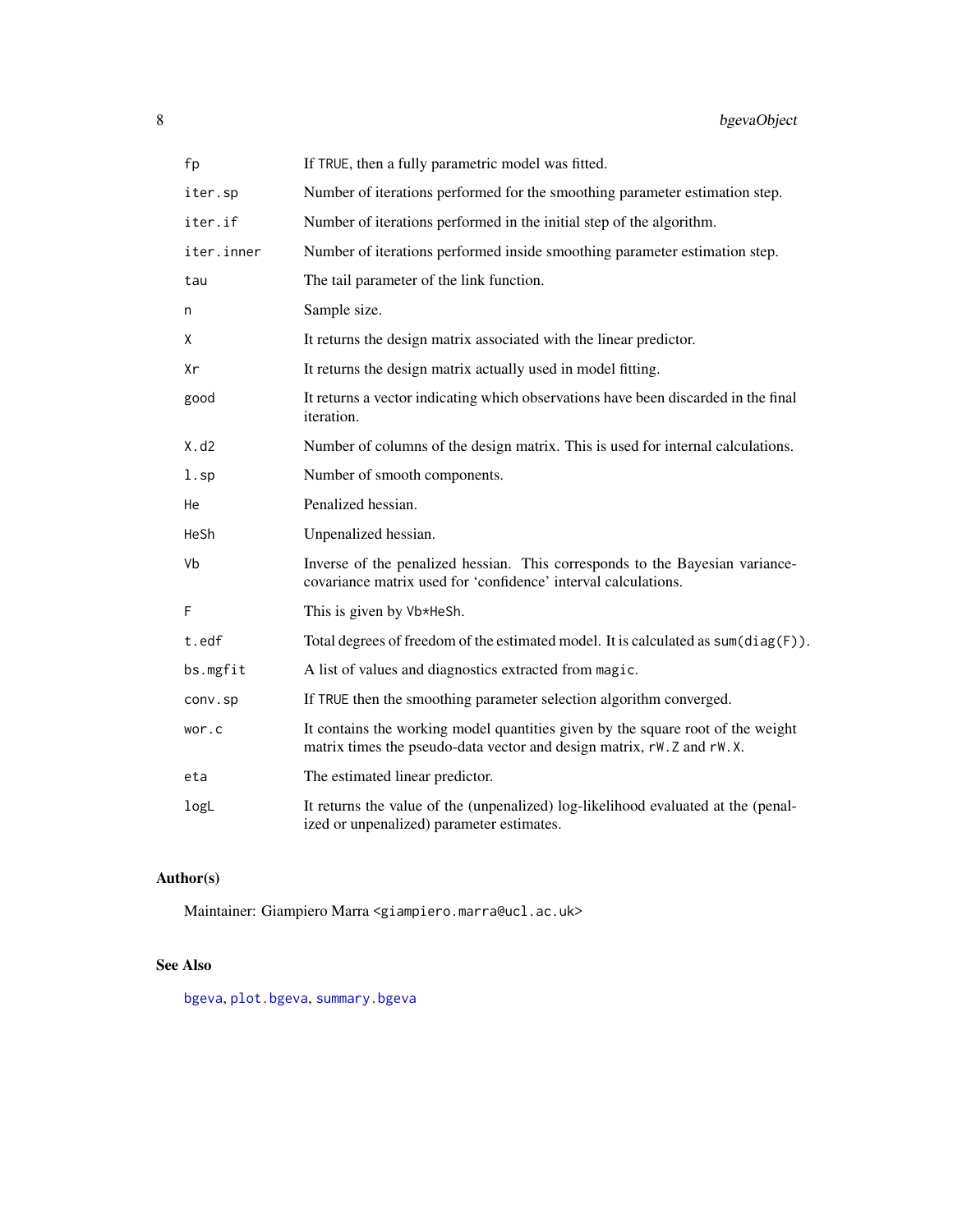<span id="page-8-1"></span><span id="page-8-0"></span>

It takes a fitted bgeva object produced by bgeva() and plots the component smooth functions that make it up on the scale of the linear predictor.

This function is based on plot.gam() in mgcv. Please see the documentation of plot.gam() for full details.

#### Usage

## S3 method for class 'bgeva'  $plot(x, \ldots)$ 

#### Arguments

|                         | A fitted bgeva object as produced by bgeva().                               |
|-------------------------|-----------------------------------------------------------------------------|
| $\cdot$ $\cdot$ $\cdot$ | Other graphics parameters to pass on to plotting commands, as described for |
|                         | plot.gam in mgcv.                                                           |

#### Details

This function produces plot showing the smooth terms of a fitted semiparametric bivariate probit model. For plots of 1-D smooths, the x axis of each plot is labelled using the name of the regressor, while the y axis is labelled as s(regr,edf) where regr is the regressor name, and edf the estimated degrees of freedom of the smooth. As for 2-D smooths, perspective plots are produced with the x-axes labelled with the first and second variable names and the y axis is labelled as s(var1,var2,edf), which indicates the variables of which the term is a function and the edf for the term.

If seWithMean=TRUE, then the confidence intervals include the uncertainty about the overall mean. That is, although each smooth is shown centred, the confidence intervals are obtained as if every other term in the model was constrained to have average 0 (average taken over the covariate values) except for the smooth being plotted. The theoretical arguments and simulation study of Marra and Wood (2012) suggests that seWithMean=TRUE results in intervals with close to nominal frequentist coverage probabilities. This option should not be used when fitting a random effect model.

#### Value

The function generates plots.

#### WARNING

The function can not deal with smooths of more than 2 variables.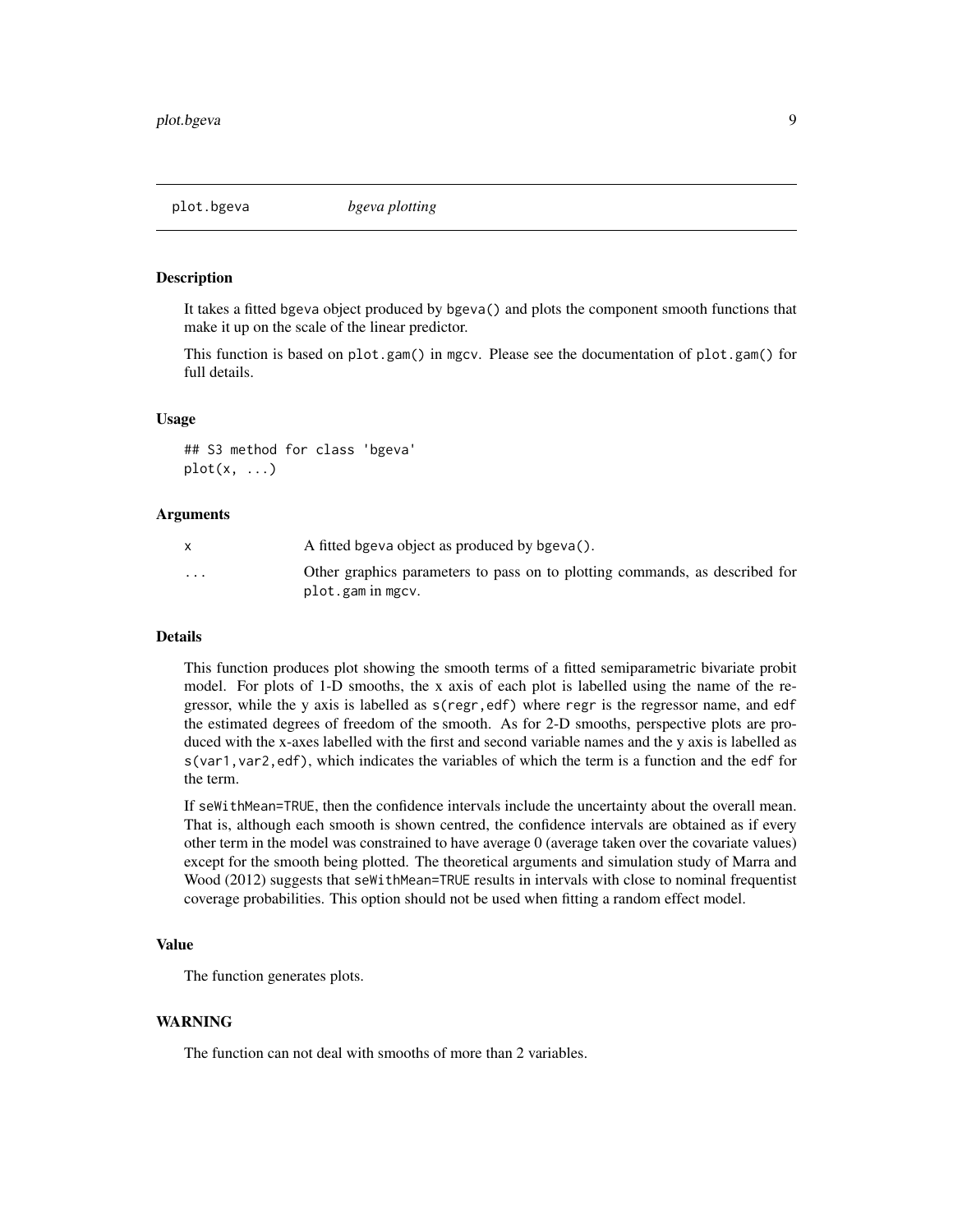#### <span id="page-9-0"></span>Author(s)

Maintainer: Giampiero Marra <giampiero.marra@ucl.ac.uk>

#### References

Marra G. and Wood S.N. (2012), Coverage Properties of Confidence Intervals for Generalized Additive Model Components. *Scandinavian Journal of Statistics*, 39(1), 53-74.

#### See Also

[bgeva](#page-2-1), [summary.bgeva](#page-11-1)

#### Examples

## see examples for bgeva

print.bgeva *Print a bgeva object*

#### Description

The print method for a bgeva object.

#### Usage

## S3 method for class 'bgeva'  $print(x,...)$ 

#### Arguments

| X | A bgeva object produced by bgeva(). |
|---|-------------------------------------|
| . | Other arguments.                    |

#### Details

print.bgeva prints out the family, model equation, total number of observations, chosen tail parameter and estimated total effective degrees of freedom for the penalized or unpenalized model.

#### Author(s)

Maintainer: Giampiero Marra <giampiero.marra@ucl.ac.uk>

#### See Also

[bgeva](#page-2-1)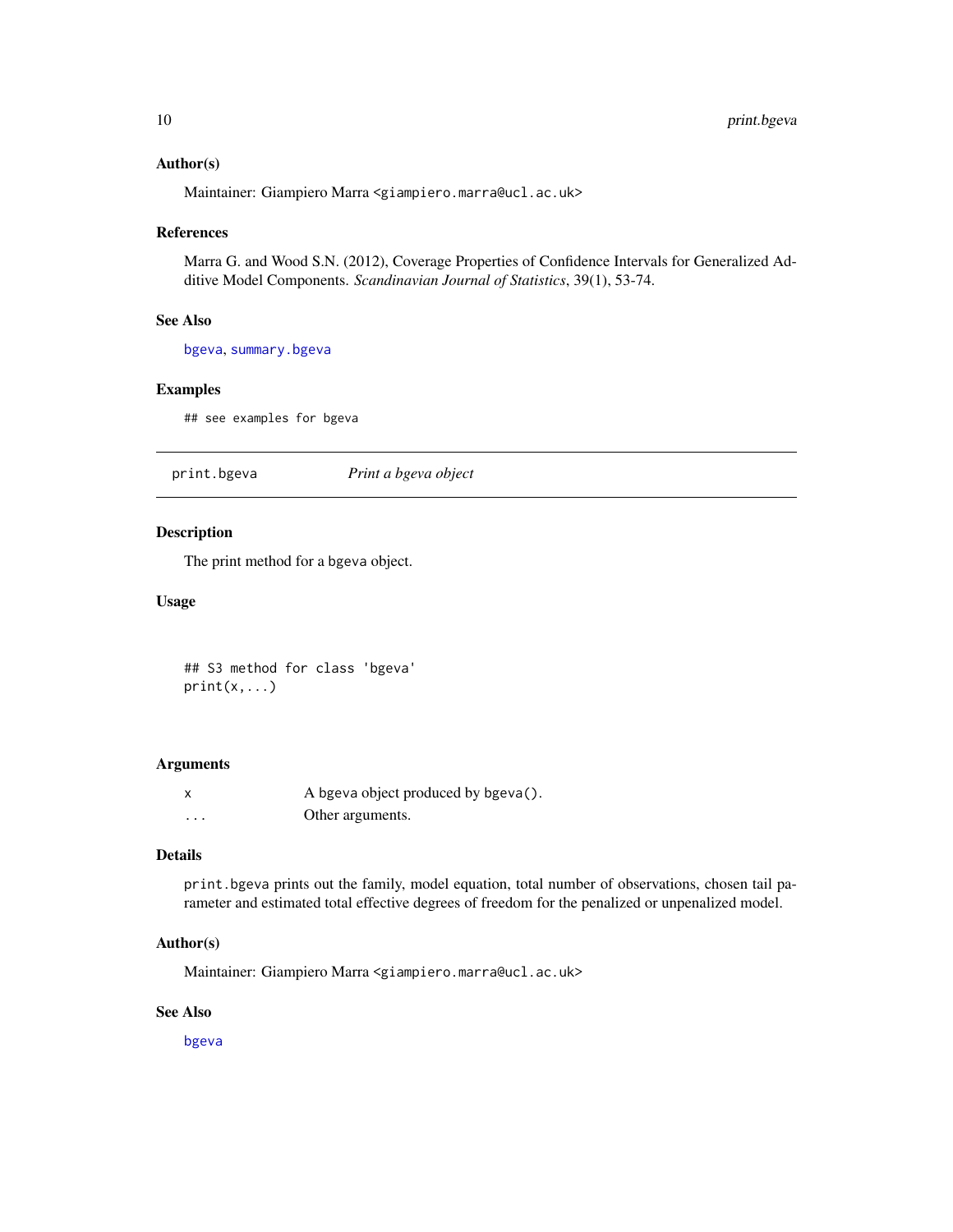<span id="page-10-0"></span>print.summary.bgeva *Print a summary.bgeva object*

#### Description

The print method for a summary.bgeva object.

#### Usage

```
## S3 method for class 'summary.bgeva'
print(x, digits = max(3, getOption("digits") - 3),signif.stars = getOption("show.signif.stars"),...)
```
#### Arguments

| $\mathsf{x}$ | A summary.bgeva object produced by summary.bgeva().         |
|--------------|-------------------------------------------------------------|
| digits       | Number of digits printed in output.                         |
| signif.stars | By default significance stars are printed alongside output. |
| $\cdot$      | Other arguments.                                            |

### Details

print.summary.bgeva prints model term summaries.

#### Author(s)

Maintainer: Giampiero Marra <giampiero.marra@ucl.ac.uk>

#### See Also

[summary.bgeva](#page-11-1)

| S.m | <i>Internal Function</i> |
|-----|--------------------------|
|     |                          |

#### Description

It provides penalty matrices in a format suitable for the automatic smoothness selection procedure.

#### Author(s)

Maintainer: Giampiero Marra <giampiero.marra@ucl.ac.uk>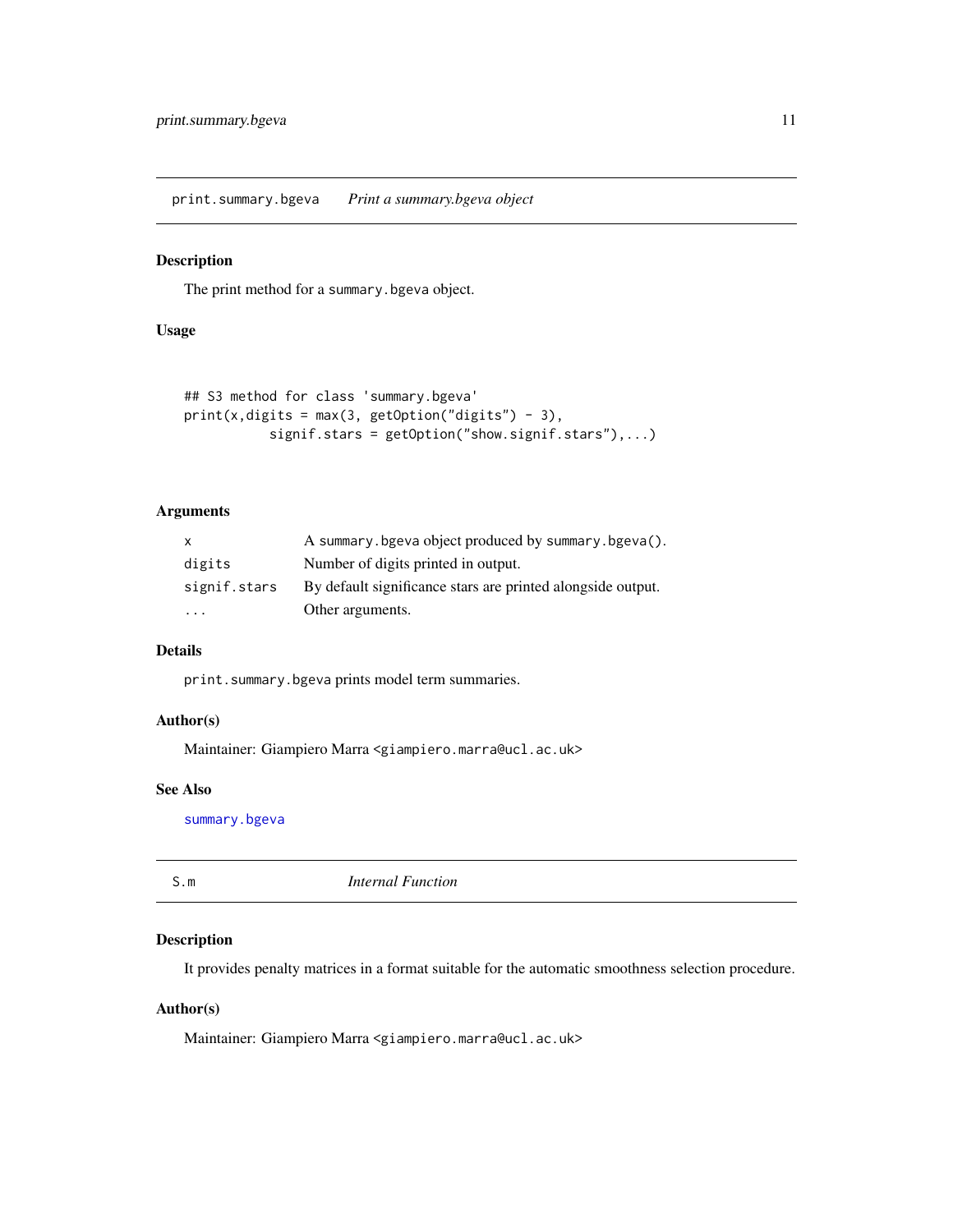<span id="page-11-1"></span><span id="page-11-0"></span>summary.bgeva *bgeva summary*

#### Description

It takes a fitted bgeva object produced by bgeva() and produces some summaries from it.

#### Usage

```
## S3 method for class 'bgeva'
summary(object,s.meth="svd",sig.lev=0.05,...)
```
#### Arguments

| object   | A fitted bgeva object as produced by bgeva().                                                                                               |
|----------|---------------------------------------------------------------------------------------------------------------------------------------------|
| s.meth   | Matrix decomposition used to determine the matrix root of the covariance ma-<br>trix. See the documentation of mythorm for further details. |
| sig.lev  | Significance level used for intervals obtained via posterior simulation.                                                                    |
| $\cdots$ | Other arguments.                                                                                                                            |

#### Details

As in the package mgcv, based on the results of Wood (2013), 'Bayesian p-values' are returned for the smooth terms. These have better frequentist performance than their frequentist counterpart. Let  $\hat{f}$  and  $V_f$  denote the vector of values of a smooth term evaluated at the original covariate values and the corresponding Bayesian covariance matrix, and let  $V_f^{r-}$  denote the rank r pseudoinverse of

 $V_f$ . The statistic used is  $T = \hat{f}' V_f^{\tau -} \hat{f}$ . This is compared to a chi-squared distribution with degrees of freedom given by  $r$ , which is obtained by biased rounding of the estimated degrees of freedom. See Wood (2013) for further details.

Note that covariate selection can also be achieved using a single penalty shrinkage approach as shown in Marra and Wood (2011).

Consider also using the version of the model implemented in the gamlss() function of the SemiParBIVProbit package, where p-value calculations are more rigorous.

#### Value

| tableP  | It returns a table containing parametric estimates, their standard errors, z-values<br>and p-values.                                                                                                                                            |
|---------|-------------------------------------------------------------------------------------------------------------------------------------------------------------------------------------------------------------------------------------------------|
| tableNP | It returns a table of nonparametric summaries for each smooth component in-<br>cluding estimated degrees of freedom, estimated rank, approximate Wald statis-<br>tic for testing the null hypothesis that the smooth term is zero, and p-value. |
| n       | Sample size.                                                                                                                                                                                                                                    |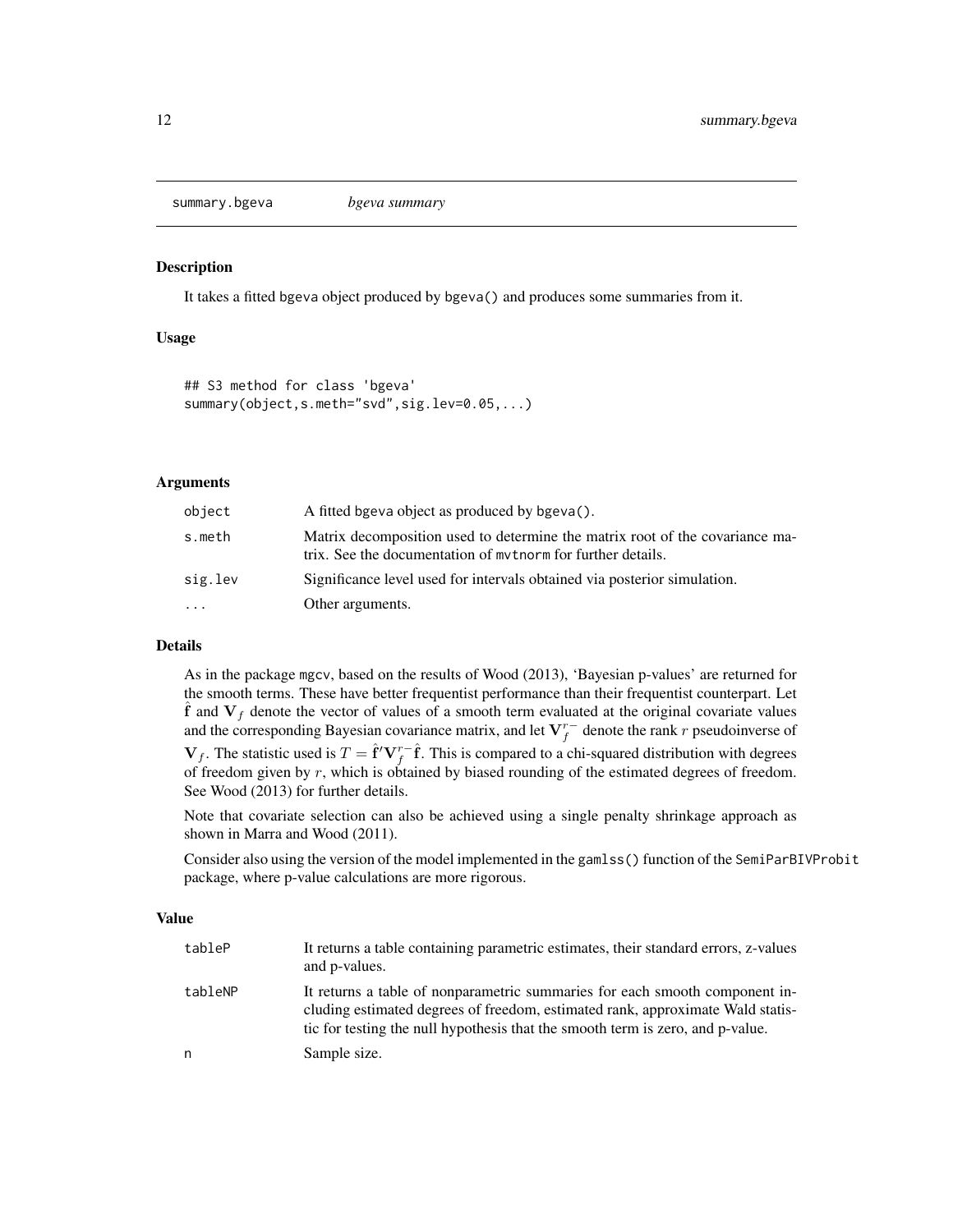#### <span id="page-12-0"></span>working.comp 13

| tau           | Tail parameter of the link function.             |
|---------------|--------------------------------------------------|
| formula       | The original GAM formula used.                   |
| $1.\text{sp}$ | Number of smooth components.                     |
| t.edf         | Total degrees of freedom of the estimated model. |

#### Author(s)

Maintainer: Giampiero Marra <giampiero.marra@ucl.ac.uk>

#### References

Marra G. and Wood S.N. (2011), Practical Variable Selection for Generalized Additive Models. *Computational Statistics and Data Analysis*, 55(7), 2372-2387.

Wood, S.N. (2013). On p-values for smooth components of an extended generalized additive model. *Biometrika*, 100(1), 221-228.

#### See Also

[bgevaObject](#page-6-1), [plot.bgeva](#page-8-1)

#### Examples

## see examples for bgeva

working.comp *Internal Function*

#### Description

It efficiently calculates the working model quantities needed to implement the automatic multiple smoothing parameter procedure by exploiting the band structure of the weight matrix.

#### Author(s)

Maintainer: Giampiero Marra <giampiero.marra@ucl.ac.uk>